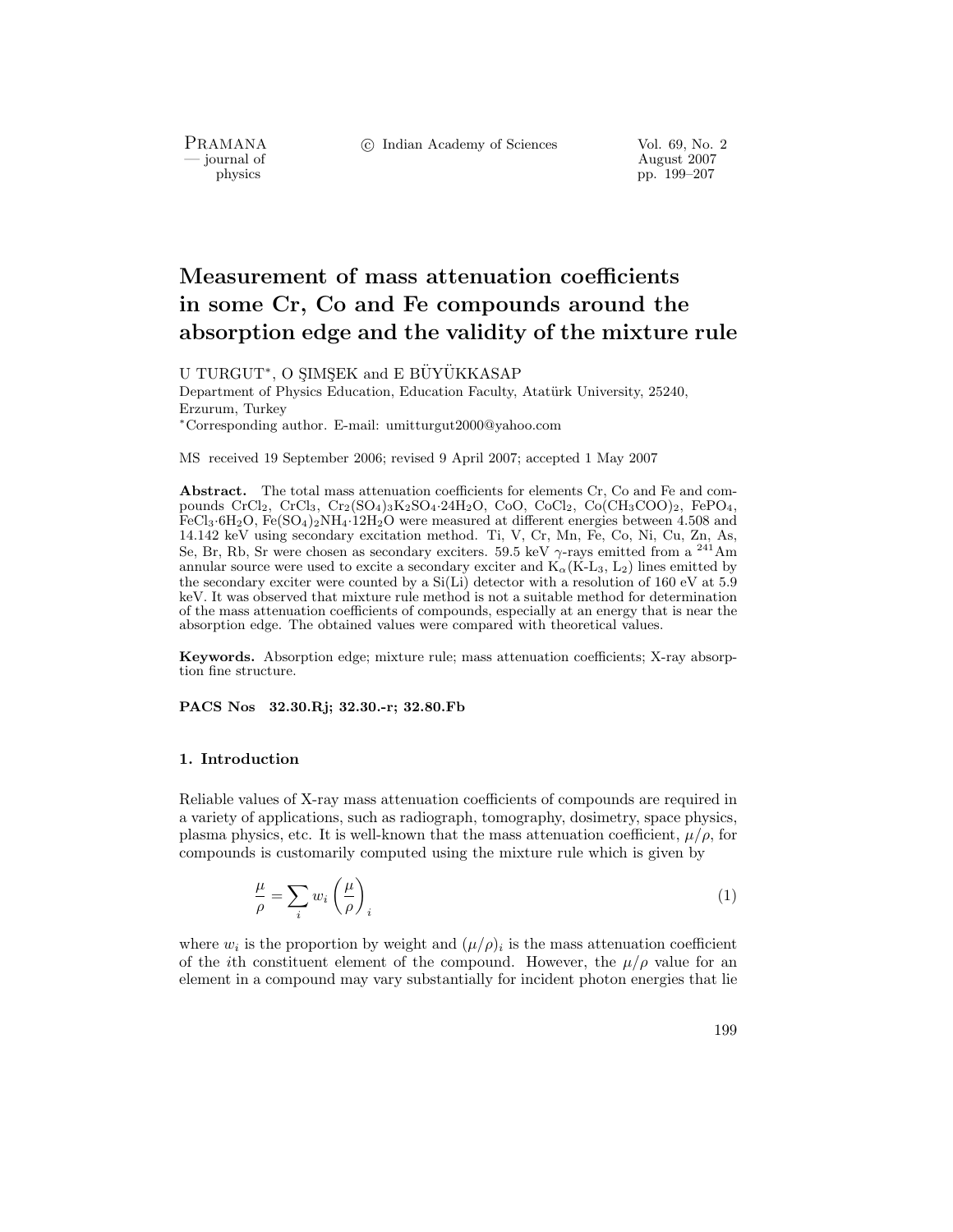#### *U Turgut, O S¸ims¸ek and E B¨uy¨ukkasap*

within about 1.5 keV above the element's absorption edge. This is because of the existence of fine structure above the edge (XAFS; X-ray absorption fine structure) that is known to be oscillatory in nature. The  $\mu/\rho$  values are also believed to be affected by the chemical, molecular and thermal environments. These phenomena lead to the deviation of the experimental  $\mu/\rho$  value from that of the theoretical value, since the calculation of the theoretical value has been done by considering the cross-section of an isolated atom. This deviation is termed as the breakdown or the nonvalidity of the mixture rule. Mass attenuation and energy absorption coefficients are widely used in the study of interaction of  $\gamma$ -rays with matter. Many measurements have been reported [1–4]. In recent years, there has been renewed interest in the measurement of photon interaction cross-sections at low energies, especially energies close to absorption edges of elements [5–8].

A review of the literature shows that a number of experimental studies on mass attenuation coefficients and mixture rule were reported by Turgut *et al* [9–11]. Prešeren and Kodre [12] have studied X-ray absorption coefficient of rubidium in the K-edge region. Recently, Gesward [13] measured the total cross-sections for various elements in the energy range 4.5–20 keV. Kerur *et al* [14,15] measured the X-ray attenuation coefficients for various elements and compounds. Hubbell *et al* [16] estimated the magnitude of the discrepancy between theoretical and experimental K-edge cross-sections for the elements from Ti to Zn to be in the range from *±*3% to *±*12%. Lakshminarayana [17] found some indications for the existence of chemical effects and hence for the nonvalidity of the additivity law in some bromide compounds for photon energies that lie within 1 keV above the Br K-edge. Nagel [18] had also pointed out, while discussing the absorption edge effects in electron probe microanalysis, that the tabulated  $\mu/\rho$  values can be in error by  $\pm 50\%$  near the edge and by *±*10% up to 400 eV above the edge. Jackson [19] pointed out that the range of validity of the mixture rule is not established close to absorption edge.

In the present work, the effect of fine structure on  $\mu/\rho$  values by using compounds containing one element with its absorption edge close to the incident photon energy has been studied. Results obtained in this investigation show the nonvalidity of the mixture rule above the edge, within certain ranges.

#### **2. Experimental set-up and measurements**

The total attenuation coefficients were determined by measuring transmission of the fluorescent K X-rays through targets of known thickness. The experimental arrangement is shown in figure 1. Target element and its compounds are selected to meet the requirements for the study of the mixture rule. Secondary targets of the elements Ti, V, Cr, Mn, Fe, Co, Ni, Cu, Zn, As, Se, Br, Rb, Sr were irradiated, in turn, with 59.5 keV  $\gamma$ -rays from the <sup>241</sup>Am annular source. The emitted K fluorescent X-rays were collimated by the lead collimator shielded with aluminium and iron to fall on the absorbers, each of thickness  $100-200 \mu g/cm^2$ of Cr, CrCl2, CrCl3, Cr2(SO4)3K2SO4*·*24H2O, Co, CoO, CoCl2, Co(CH3COO)2, Fe, FePO4, FeCl3*·*6H2O, Fe(SO4)2NH4*·*12H2O high-purity (99.00–99.99%) powder samples. In order to eliminate the particle size effect, all the samples were sieved through a 400 mesh sieve. The thickness of the target,  $t$ , satisfied the condition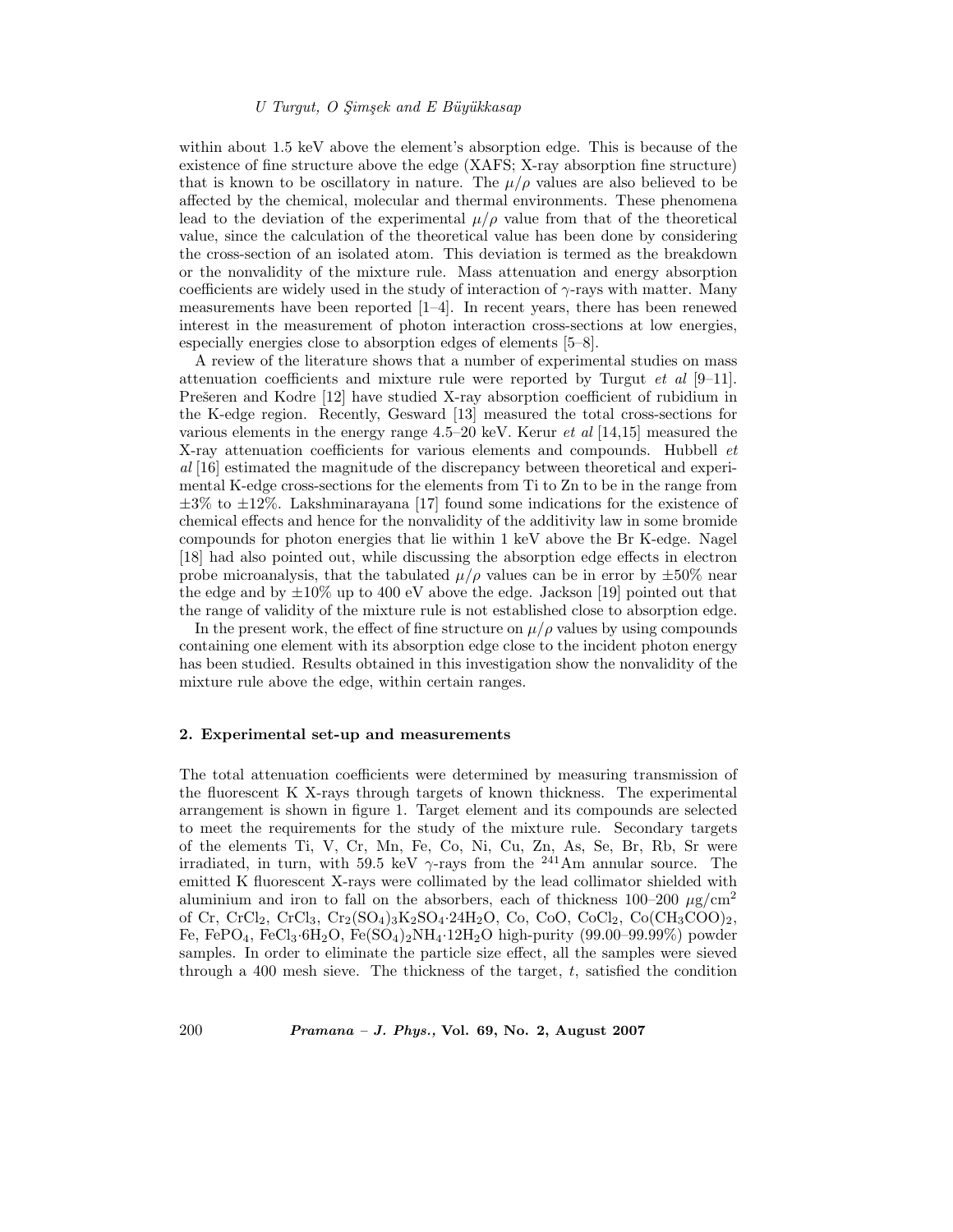



Figure 1. Experimental arrangement. The distances between secondary target and absorber and between absorber and detector are 70 and 90 mm respectively and the diameter of collimator is 3 mm.

 $\mu t$  < 1. Thus, effects of multi-scattered photons on the targets were reduced [2]. To minimize the effect of small-angle scattering in the absorber, the transmitted K X-rays were further collimated by the lead collimator shielded with aluminum and iron and counted using a Si(Li) X-ray detector (energy resolution of 160 eV at 5.9 keV) connected to a ND 66B multichannel analyzer. A typical spectrum is given in figure 2. Spectra were recorded with and without the absorber for different energies of K fluorescent lines. Average energies for  $K_{\alpha}(K-L_2,L_3)$  lines of secondary targets were taken from Storm and Israel [20].

The counts for the measurements of each X-ray group were taken in the following sequence: no absorber  $(I_0)$ , absorber  $(I)$ . In an ideal transmission experiment, the photon once scattered in the absorber, even at a very small angle, should not be detected. In the experimental set-up, the distances between secondary target and absorber and between absorber and detector are 70 and 90 mm respectively and the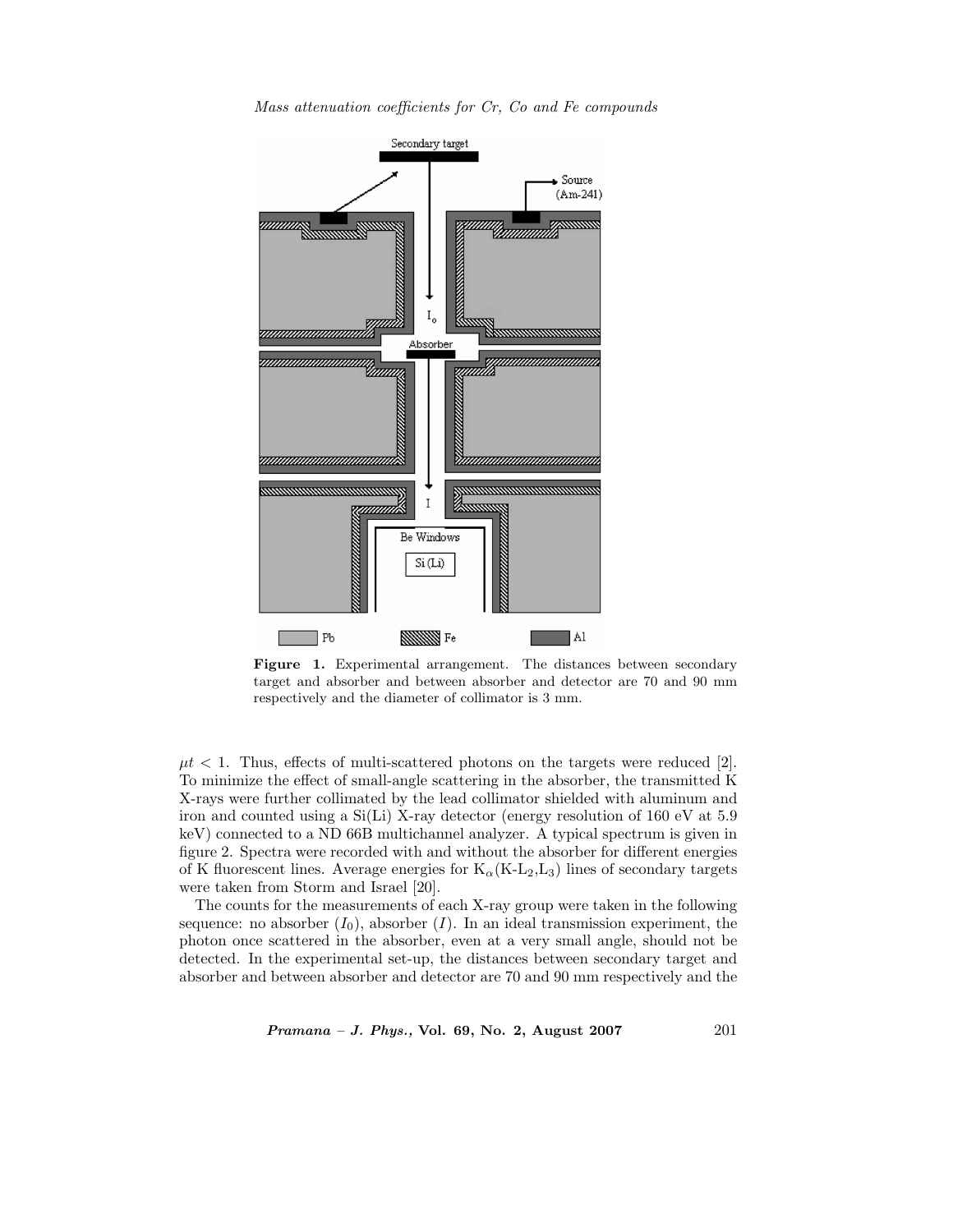

**Figure 2.** Spectra of Br K X-rays without absorber (curve A) and with CoCl<sup>2</sup> absorber (curve B).

diameter of collimator is 3 mm. We assumed that in the experimental arrangement we satisfied this condition.

Total mass attenuation coefficient,  $\mu/\rho$  (cm<sup>2</sup>/g) of elements and compounds were calculated from the following equation obtained from

$$
I = I_0 \exp\left[-\left(\frac{\mu}{\rho}\right)t\right],\tag{2}
$$

$$
\frac{\mu}{\rho} = -\frac{1}{t} \left( \ln \frac{I}{I_0} \right),\tag{3}
$$

where t  $(g/cm^2)$  is the thickness of target; I and  $I_0$  are areas measured under the peak for the absorber and in absence of an absorber respectively. The  $\mu/\rho$  values obtained experimentally in the present investigation and a comparison with the theoretical values obtained by Storm and Israel [20] and Hubbell and Seltzer [21], Hubbell [22] are presented in table 1. For compounds the theoretical  $\mu/\rho$  values were determined from the mixture rule by using the tables of Storm and Israel [20], Hubbell and Seltzer [21] and Hubbell [22]. The relative difference (RD) between the experimental and Hubbell and Seltzer [21] values are presented in the last column in table 1. They were calculated using the equation

$$
RD = \frac{(\mu/\rho)_{\text{exp.}} - (\mu/\rho)_{\text{theory}}}{(\mu/\rho)_{\text{theory}}} \times 100\%.
$$
 (4)

Column 2 in table l presents  $\Delta E = E_x - E_b$ , in keV, to indicate the K-edge position of the element of interest in the respective compound from the incident photon energy [23].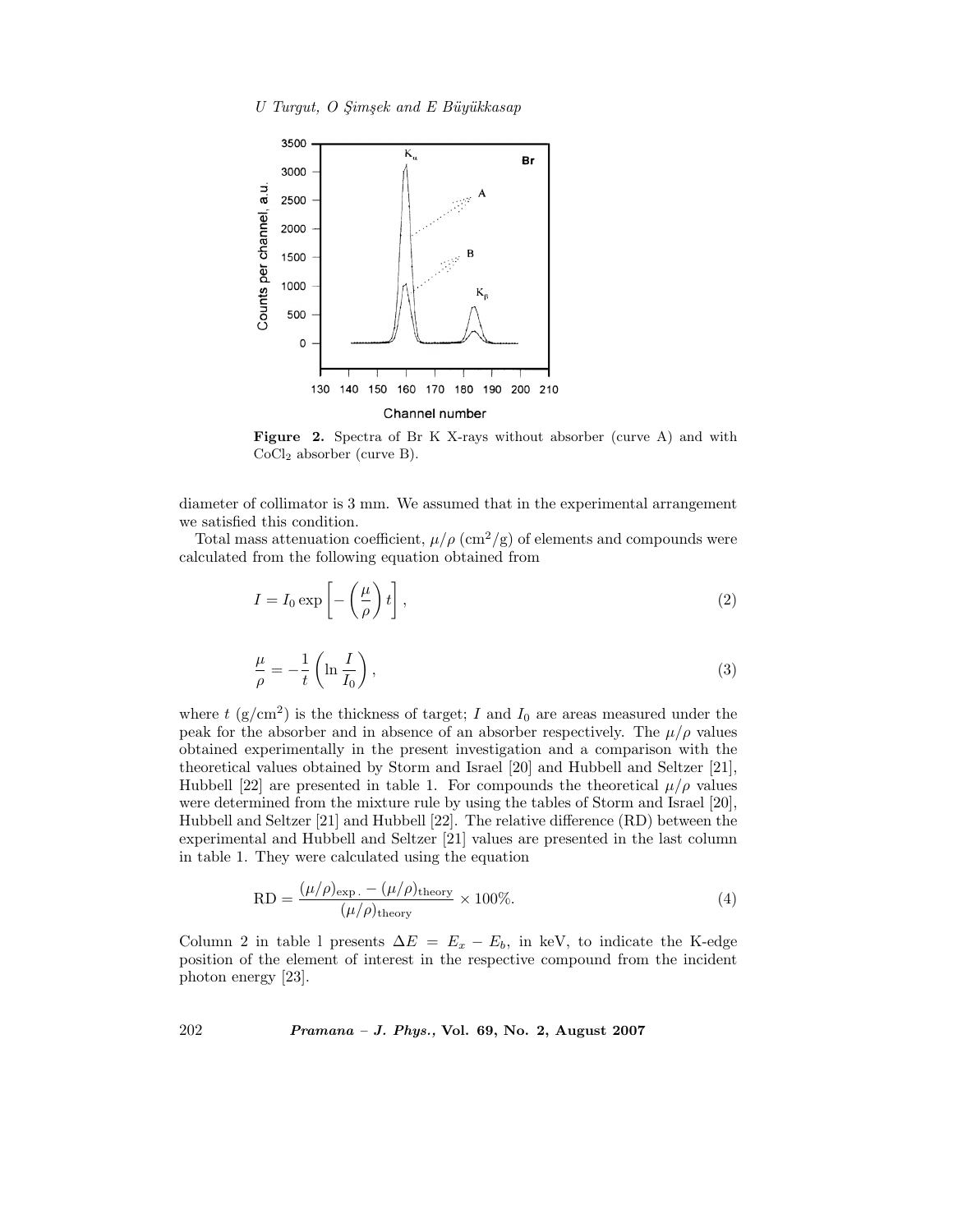#### **3. Results and discussion**

The present measured values of mass attenuation coefficients in some compounds at different energies were calculated using eq. (1) and are listed in table 1. The validity of the mixture rule is considered for compounds. The estimated error in the experimentally measured  $\mu/\rho$  value is <3%. The error arises due to the uncertainties in various physical parameters, namely the errors in the evaluation of area under the  $K_{\alpha}$  X-ray peaks and target thickness. From table 1, it is clear that the experimental values for Cr, Co and Fe elements agree closely with the theoretical values. For compounds, where the K-edges lie far away from the photon energy, the experimental values agree closely with the theoretically estimated values using the mixture rule. This indicates that for compounds whose absorption edges are far away from the incident photon energy, the mixture rule is applicable. In other words, the edge structure, chemical environmental effects do not extend beyond a certain region, say more than about 1.5 keV and  $\mu/\rho$  values are not affected by these effects. Hence the mixture rule can be used to calculate  $\mu/\rho$  for compounds with such  $\Delta E$  values. However, for  $\Delta E = +0.411$  keV,  $+0.332$  keV and  $+0.360$ keV for Cr, Co and Fe compounds, the experimental value deviates by as much as  $+18.2\%, +11.7\%$  and  $+14.6\%$ , indicating the introduction of an uncertainty in the  $\mu/\rho$  value near the absorption edge.

Similar observations were reported by different authors [11,14,15]. In their paper Kerur *et al* [14] pointed out that when  $\Delta E$  goes from  $+1.502$  to  $+0.929$  to +0.332 keV, the RD goes from *−*14% to *−*8.8% to +14.4%. This shows that RD is oscillatory in nature and is evidently due to the oscillatory nature of the XAFS contribution.

We know that attenuation coefficient decreases with increasing photon energy in the region above the absorption edges. But it had been observed that, except for a simple single-atom system, absorption coefficient oscillates as the energy of photons increases in the part just above the absorption edge with higher energy generally. This complex structure in the higher energy part of the absorption edge is defined as XAFS (X-ray absorption fine structure). The reason for this event may be the interference of de Broglie waves of electrons. It is known that the appearance of an absorption edge indicates that energy of the incident photon is sufficient to remove and eject an inner shell electron in an atom. In contrast to a simple single-atom system, an atom in bulk matter is not isolated but is surrounded by other atoms. The de Broglie wave of the ejected electron can be scattered by surrounding atoms to form an inward-directed wave, which interferes with the original outward-directed wave. This interference can result in an increase or a decrease in electron intensity to produce oscillation in the absorption coefficient. Since XAFS results from the effect of adjacent atoms, it is clearly related to the atom's environments [24]. Since atom in different compounds has different environment, chemical structure plays an important role on this effect. The  $\mu/\rho$  value in the XAFS region is very sensitive to the incident photon energies. We may consider the observed deviation to be due to the effect of the XAFS and the effects of the chemical environment on the  $\mu/\rho$  value and hence conclude that the mixture rule is not applicable at this energy for these compounds. The negative deviation may be attributed to the oscillatory nature of the XAFS.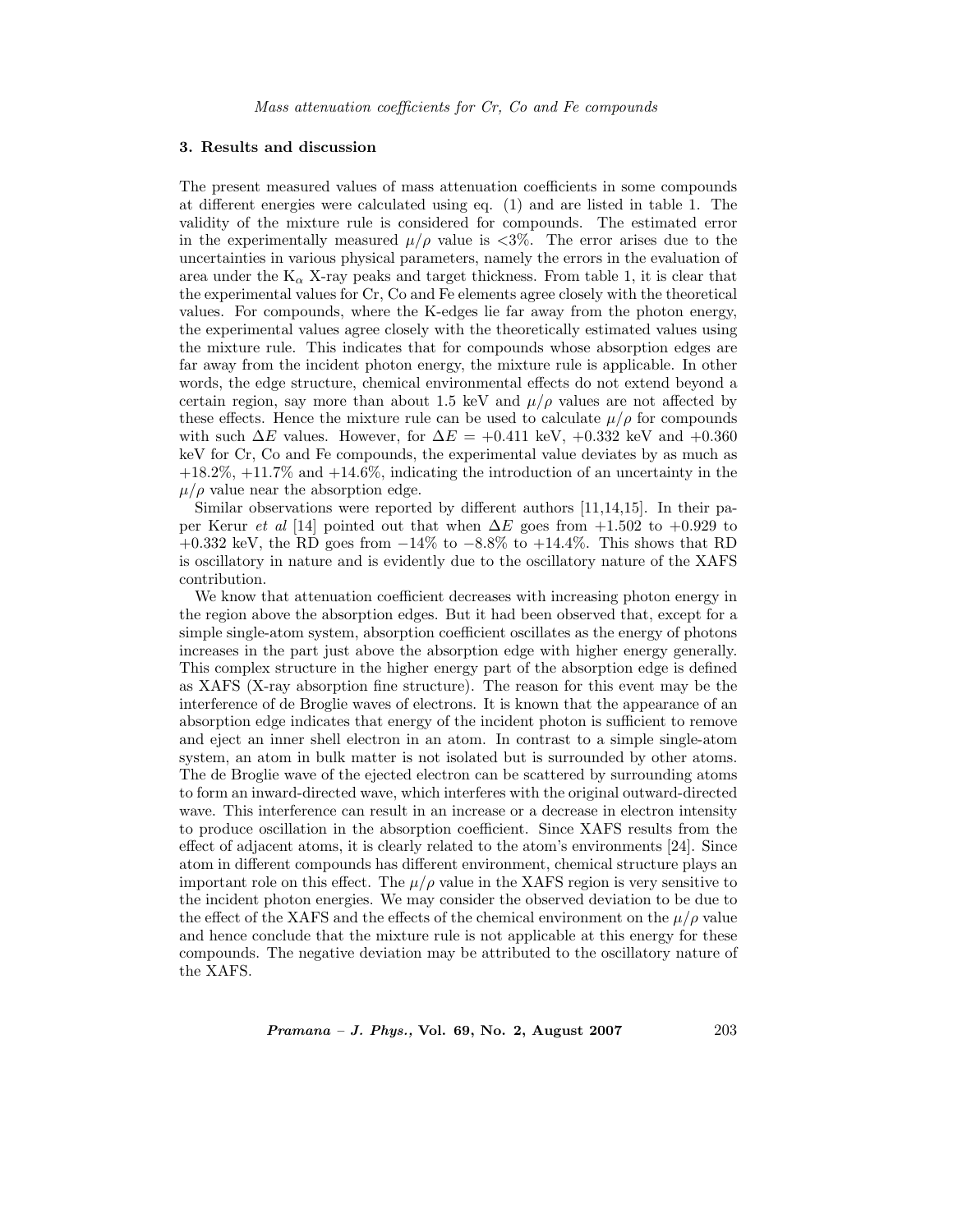### *U Turgut, O S¸ims¸ek and E B¨uy¨ukkasap*

**Table 1.** Comparison of experimental and theoretical mass attenuation coefficients (in  $\text{cm}^2/\text{g}$ ) for elements Cr, Co and Fe and their various compounds at different energies.  $\Delta E = E_x - E_b$  in keV indicate the K-edge position of the element of interest in the respective compound from the incident photon energy.

| Element/              | $\Delta E$ |                | Theor. | Theor. | Theor.                   | Relative<br>difference<br>between exp.<br>and theor. |
|-----------------------|------------|----------------|--------|--------|--------------------------|------------------------------------------------------|
| compounds             | (keV)      | Exp.           | [21]   | $[20]$ | $[22]$                   | $[21]$ $(\%)$                                        |
| Cr                    | $-1.481$   | $148.38 \pm 3$ | 143.36 | 141.71 | $\overline{\phantom{0}}$ | $+3.5$                                               |
|                       | $+0.411$   | 422.40±10      | 439.00 | 449.29 |                          | $-3.8$                                               |
|                       | $+0.936$   | $346.45 \pm 7$ | 360.51 | 365.90 | $\overline{\phantom{0}}$ | $-3.9$                                               |
|                       | $+1.483$   | $309.12 \pm 6$ | 298.09 | 300.18 | $\equiv$                 | $+3.7$                                               |
|                       | $+2.052$   | $243.68\pm 6$  | 247.89 | 247.85 | $\equiv$                 | $-1.7$                                               |
|                       | $+2.642$   | $200.72 \pm 4$ | 205.24 | 204.83 | $\overline{\phantom{0}}$ | $-2.2$                                               |
|                       | $+4.543$   | $117.98 \pm 2$ | 120.27 | 119.60 | $\overline{\phantom{0}}$ | $-1.9$                                               |
|                       | $+5.221$   | $98.96 \pm 2$  | 101.40 | 100.85 | $\equiv$                 | $-2.4$                                               |
|                       | $+5.918$   | $87.35 \pm 1$  | 85.97  | 85.83  | $\overline{\phantom{0}}$ | $+1.6$                                               |
|                       | $+7.386$   | $61.42 \pm 1$  | 62.55  | 62.25  | $\equiv$                 | $-1.8$                                               |
|                       | $+8.153$   | $52.78 \pm 1$  | 53.70  | 53.45  | $\equiv$                 | $-1.7$                                               |
| CrCl <sub>2</sub>     | $-1.481$   | $335.46 \pm 8$ | 356.49 | 355.32 | $\overline{\phantom{0}}$ | $-5.9$                                               |
|                       | $+0.411$   | $272.41 \pm 6$ | 300.34 | 304.17 | $\overline{\phantom{0}}$ | $-9.3$                                               |
|                       | $+0.936$   | $222.36\pm 6$  | 244.62 | 246.30 | $\overline{\phantom{0}}$ | $-9.1$                                               |
|                       | $+1.483$   | 187.28±4       | 200.73 | 200.96 | $\overline{\phantom{0}}$ | $-6.7$                                               |
|                       | $+2.052$   | $172.05 \pm 4$ | 165.75 | 165.08 | $\overline{\phantom{0}}$ | $+3.8$                                               |
|                       | $+2.642$   | $130.52 \pm 4$ | 136.67 | 135.99 | $\overline{\phantom{0}}$ | $-4.5$                                               |
|                       | $+4.543$   | $82.06 \pm 2$  | 79.21  | 78.64  | $\overline{\phantom{0}}$ | $+3.6$                                               |
|                       | $+5.221$   | $69.10 \pm 1$  | 66.57  | 66.06  | $\overline{\phantom{0}}$ | $+3.8$                                               |
|                       | $+5.918$   | $58.02 \pm 1$  | 56.28  | 55.82  | $\equiv$                 | $+3.1$                                               |
|                       | $+7.386$   | $41.72 \pm 1$  | 40.71  | 40.35  | $\overline{\phantom{0}}$ | $+2.5$                                               |
|                       | $+8.153$   | $33.84 \pm 1$  | 34.85  | 34.53  | $\equiv$                 | $-2.9$                                               |
| CrCl <sub>3</sub>     | $-1.481$   | $415.10 \pm 9$ | 391.24 | 390.14 | $=$                      | $+6.1$                                               |
|                       | $+0.411$   | $249.47 \pm 7$ | 277.81 | 280.60 | $\overline{\phantom{0}}$ | $-10.2$                                              |
|                       | $+0.936$   | $250.19\pm8$   | 225.80 | 226.88 | $\overline{\phantom{0}}$ | $+10.8$                                              |
|                       | $+1.483$   | $200.44 \pm 5$ | 184.91 | 184.84 | $\equiv$                 | $+8.4$                                               |
|                       | $+2.052$   | 144.33±4       | 152.41 | 151.64 | $\overline{\phantom{0}}$ | $-5.3$                                               |
|                       | $+2.642$   | $118.75 \pm 2$ | 125.53 | 124.81 |                          | $-5.4$                                               |
|                       | $+4.543$   | $69.71 \pm 2$  | 72.54  | 71.99  |                          | $-3.9$                                               |
|                       | $+5.221$   | $59.03 \pm 2$  | 60.92  | 60.41  |                          | $-3.1$                                               |
|                       | $+5.918$   | $53.41 \pm 1$  | 51.45  | 51.09  | —                        | $+3.8$                                               |
|                       | $+7.386$   | $38.35 \pm 2$  | 37.16  | 36.79  | —                        | $+3.2$                                               |
|                       | $+8.153$   | $33.16 \pm 1$  | 31.79  | 31.46  | $\overline{\phantom{0}}$ | $+4.3$                                               |
| $Cr_2(SO_4)_3K_2SO_4$ | $-1.481$   | $154.98 \pm 5$ | 168.83 | 168.09 | $\overline{\phantom{0}}$ | $-8.2$                                               |
| $-24H2O$              | $-0.411$   | $122.80 \pm 6$ | 103.89 | 104.41 | $\overline{\phantom{0}}$ | $+18.2$                                              |
|                       | $-0.936$   | $97.15 \pm 4$  | 84.12  | 84.30  | $\overline{\phantom{0}}$ | $+15.5$                                              |
|                       | $-1.483$   | 73.50 $\pm 4$  | 68.63  | 68.45  | $\overline{\phantom{0}}$ | $+7.1$                                               |
|                       | $+2.052$   | $59.64 \pm 1$  | 56.38  | 55.97  | $\overline{\phantom{0}}$ | $+5.8$                                               |
|                       | $+2.642$   | $44.40 \pm 1$  | 46.40  | 45.94  | $\overline{\phantom{0}}$ | $-4.3$                                               |
|                       | $+4.543$   | $27.93 \pm 1$  | 26.65  | 26.34  |                          | $+4.8$                                               |
|                       | $+5.221$   | $21.48 \pm 1$  | 22.37  | 22.11  |                          | $-4.0$                                               |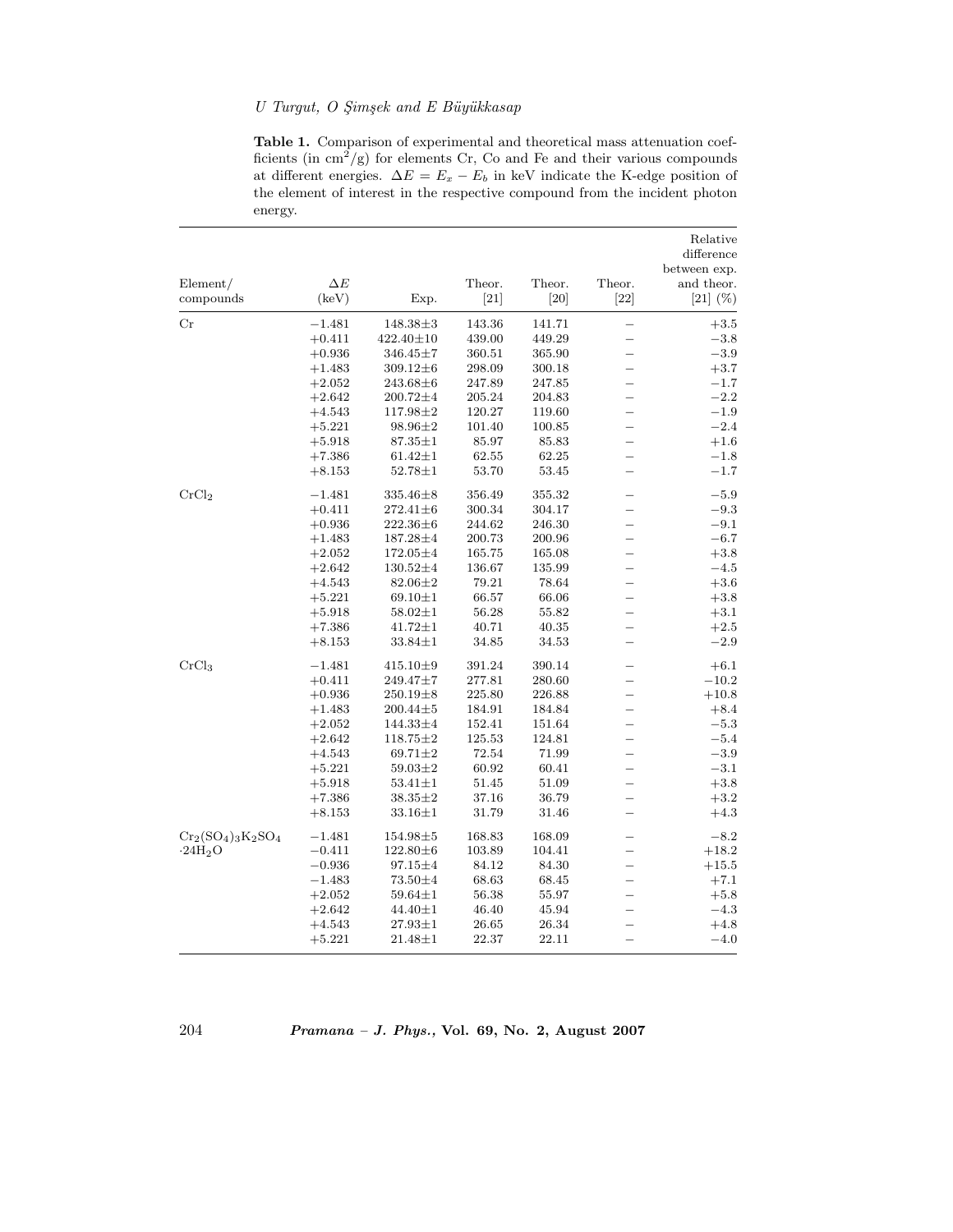| Mass attenuation coefficients for Cr, Co and Fe compounds |  |  |  |  |
|-----------------------------------------------------------|--|--|--|--|
|                                                           |  |  |  |  |

|                       |                                         |                |                  |                |                          | Relative<br>difference<br>between exp. |
|-----------------------|-----------------------------------------|----------------|------------------|----------------|--------------------------|----------------------------------------|
| Element/<br>compounds | $\Delta E$<br>$\left(\text{keV}\right)$ | Exp.           | Theor.<br>$[21]$ | Theor.<br>[20] | Theor.<br>$[22]$         | and theor.<br>$[21]$ $(\%)$            |
|                       | $+5.981$                                | $18.21 \pm 1$  | 18.88            | 18.66          | $\overline{\phantom{0}}$ | $-3.6$                                 |
|                       | $+7.386$                                | $14.08 \pm 1$  | 13.63            | 13.47          | $\overline{\phantom{0}}$ | $+3.3$                                 |
|                       | $+8.153$                                | $12.25 \pm 1$  | 11.66            | 11.52          | $\overline{\phantom{0}}$ | $+5.1$                                 |
| Co                    | $-3.201$                                | $206.68 + 4$   | 203.03           | 202.43         | $\equiv$                 | $+1.8$                                 |
|                       | $-2.760$                                | $154.84 \pm 3$ | 158.66           | 157.57         |                          | $-2.4$                                 |
|                       | $-2.298$                                | $120.33 \pm 3$ | 124.31           | 122.98         | $\equiv$                 | $-3.2$                                 |
|                       | $-1.814$                                | $101.58 \pm 3$ | 98.33            | 96.84          | $\overline{\phantom{0}}$ | $+3.3$                                 |
|                       | $+0.332$                                | $303.93 \pm 6$ | 320.60           | 324.69         |                          | $-5.2$                                 |
|                       | $+0.922$                                | $256.50 \pm 5$ | 267.75           | 269.49         | $\overline{\phantom{0}}$ | $-4.2$                                 |
|                       | $+2.823$                                | $162.72 \pm 5$ | 158.14           | 159.21         | $\overline{\phantom{0}}$ | $+2.9$                                 |
|                       | $+3.501$                                | $138.88 \pm 3$ | 135.49           | 134.71         | $\overline{\phantom{0}}$ | $+2.5$                                 |
|                       | $+4.198$                                | 119.16±3       | 115.24           | 114.60         | $\overline{\phantom{0}}$ | $+3.4$                                 |
|                       | $+5.666$                                | $82.83 \pm 2$  | 84.35            | 83.93          | $\overline{\phantom{0}}$ | $-1.8$                                 |
|                       | $+6.433$                                | 74.59±2        | 72.63            | 72.28          | $\overline{\phantom{0}}$ | $+2.7$                                 |
| CoO                   | $-3.201$                                | $177.12 \pm 5$ | 173.47           | 172.97         |                          | $+2.1\,$                               |
|                       | $-2.760$                                | $140.36 \pm 3$ | 135.22           | 134.35         |                          | $+3.8$                                 |
|                       | $-2.298$                                | $100.86 \pm 3$ | 105.75           | 104.69         |                          | $-4.6$                                 |
|                       | $-1.814$                                | 87.96±3        | 83.53            | 82.12          | $\overline{\phantom{0}}$ | $+5.3$                                 |
|                       | $+0.332$                                | $235.86\pm 6$  | 254.43           | 257.59         | $\overline{\phantom{0}}$ | $-7.3$                                 |
|                       | $+0.922$                                | $196.49 \pm 5$ | 212.42           | 213.74         |                          | $-7.5$                                 |
|                       | $+2.823$                                | $131.15 \pm 3$ | 125.38           | 126.19         | $\overline{\phantom{0}}$ | $+4.6$                                 |
|                       | $+3.501$                                | $102.68 \pm 3$ | 107.41           | 106.75         | $\overline{\phantom{0}}$ | $-4.4$                                 |
|                       | $+4.198$                                | $94.91 \pm 2$  | 91.34            | 90.81          | —                        | $+3.9$                                 |
|                       | $+5.666$                                | $68.93 \pm 2$  | 66.85            | 66.49          |                          | $+3.1$                                 |
|                       | $+6.433$                                | $59.68 \pm 1$  | 57.55            | 57.26          | $\overline{\phantom{0}}$ | $+3.7$                                 |
| CoCl <sub>2</sub>     | $-3.201$                                | $359.49 \pm 9$ | 371.76           | 371.03         | $\overline{\phantom{0}}$ | $-3.3$                                 |
|                       | $-2.760$                                | $280.02 \pm 6$ | 290.47           | 289.43         | $\overline{\phantom{0}}$ | $-3.6$                                 |
|                       | $-2.298$                                | $237.09\pm 6$  | 228.19           | 227.16         |                          | $+3.9$                                 |
|                       | $-1.814$                                | $188.63 \pm 3$ | 180.85           | 179.92         |                          | $+4.3$                                 |
|                       | $+0.332$                                | 184.19±4       | 203.30           | 204.54         | $\overline{\phantom{0}}$ | $-9.4$                                 |
|                       | $+0.922$                                | $183.69 \pm 4$ | 168.84           | 169.15         | $\overline{\phantom{0}}$ | $+8.8$                                 |
|                       | $+2.823$                                | $104.00 \pm 3$ | 98.67            | 98.89          |                          | $+5.4$                                 |
|                       | $+3.501$                                | $87.22 \pm 1$  | 83.98            | 83.36          | $\overline{\phantom{0}}$ | $+3.8$                                 |
|                       | $+4.198$                                | $68.14 \pm 1$  | 71.21            | 70.67          | $\overline{\phantom{0}}$ | $-4.3$                                 |
|                       | $+5.666$                                | $53.58 \pm 2$  | 51.82            | 51.40          | $\overline{\phantom{0}}$ | $+3.4$                                 |
|                       | $+6.433$                                | $46.27 \pm 1$  | 44.49            | 44.13          | $\overline{\phantom{0}}$ | $+4.0$                                 |
| $Co(CH_3COO)_2$       | $-3.201$                                | $101.76 \pm 3$ | 98.28            | 98.01          | ▃                        | $+3.5$                                 |
|                       | $-2.760$                                | $80.35 \pm 2$  | 76.02            | 75.60          | -                        | $+5.7$                                 |
|                       | $-2.298$                                | $61.48 \pm 2$  | 59.12            | 58.62          | $\overline{\phantom{0}}$ | $+4.0$                                 |
|                       | $-1.814$                                | $49.17 \pm 2$  | 46.43            | 45.55          | $\equiv$                 | $+5.9$                                 |
|                       | $+0.332$                                | $125.25 \pm 5$ | 112.13           | 113.33         |                          | $+11.7$                                |
|                       | $+0.922$                                | $103.42 \pm 6$ | 93.51            | 93.94          | $\overline{\phantom{0}}$ | $+10.6$                                |
|                       | $+2.823$                                | $59.12 \pm 4$  | 55.04            | 55.34          | $\overline{\phantom{0}}$ | $+7.4$                                 |
|                       | $+3.501$                                | $49.69 \pm 2$  | 47.15            | 46.81          |                          | $+5.4$                                 |
|                       | $+4.198$                                | $37.95 \pm 2$  | 40.09            | 39.81          | $\overline{\phantom{0}}$ | $-5.3$                                 |
|                       | $+5.666$                                | $30.91 \pm 2$  | 29.32            | 29.14          | $\overline{\phantom{0}}$ | $+5.4$                                 |
|                       | $+6.433$                                | 26.39±2        | 25.24            | 25.09          |                          | $+4.6$                                 |

**Table 1.** *Continued...*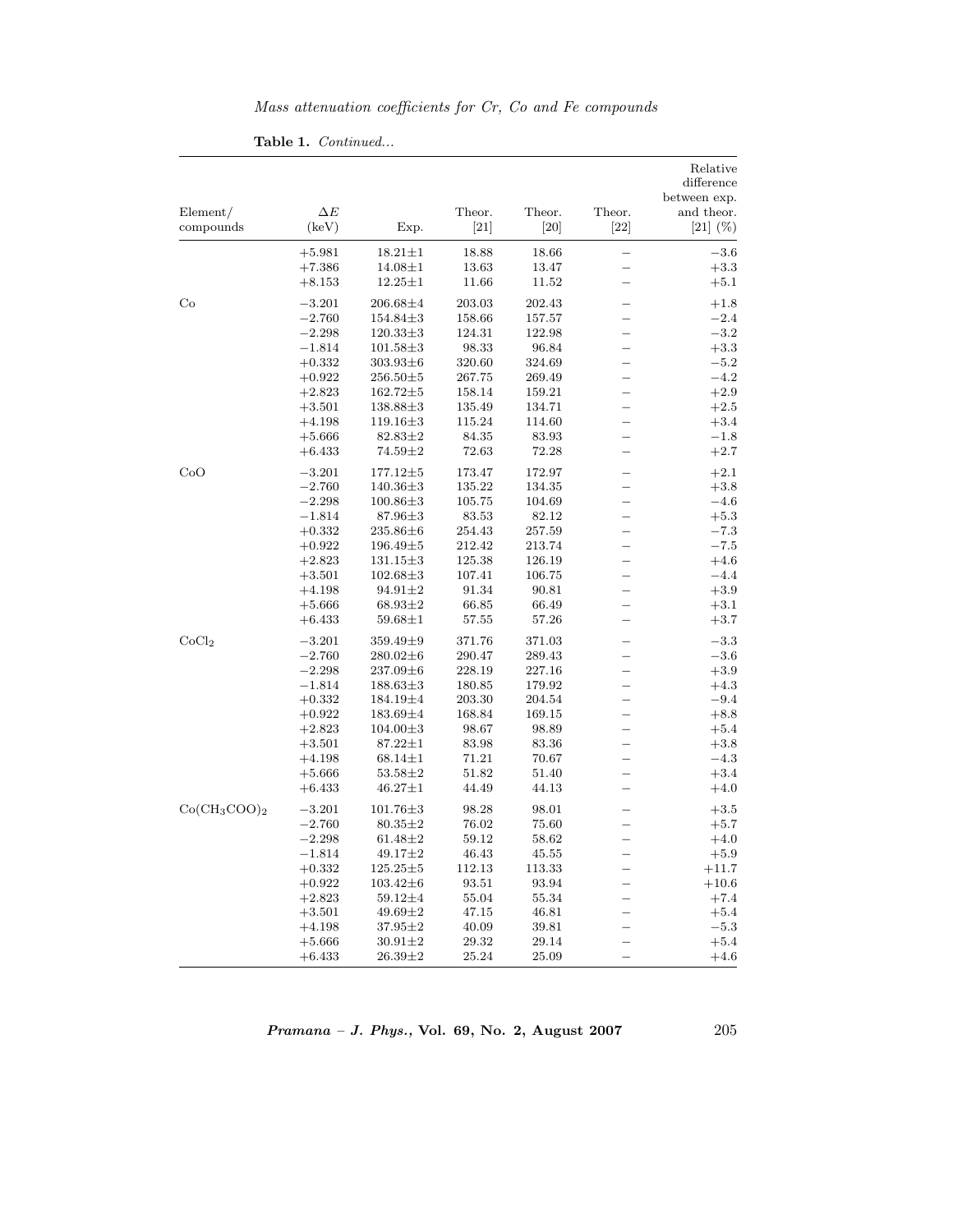## *U Turgut, O S¸ims¸ek and E B¨uy¨ukkasap*

|                                      |                     |                |                  |                  |                  | Relative<br>difference<br>between exp. |
|--------------------------------------|---------------------|----------------|------------------|------------------|------------------|----------------------------------------|
| Element/<br>compounds                | $\Delta E$<br>(keV) | Exp.           | Theor.<br>$[21]$ | Theor.<br>$[20]$ | Theor.<br>$[22]$ | and theor.<br>$[21]$ $(\%)$            |
| Fe                                   | $-2.604$            | $189.81 \pm 3$ | 185.36           | 181.45           | 178.28           | $+2.4$                                 |
|                                      | $-2.163$            | $139.87 \pm 3$ | 143.76           | 140.77           | 138.39           | $-2.7$                                 |
|                                      | $-1.701$            | $116.53\pm3$   | 112.59           | 110.28           | 108.55           | $+3.5$                                 |
|                                      | $+0.360$            | 379.48±9       | 361.75           | 364.18           | 361.48           | $+4.9$                                 |
|                                      | $+0.929$            | 288.27±5       | 301.54           | 301.02           | 298.49           | $-4.4$                                 |
|                                      | $+1.519$            | $242.60 \pm 5$ | 250.62           | 250.19           | 248.14           | $-3.2$                                 |
|                                      | $+3.420$            | $150.69 \pm 3$ | 148.32           | 148.02           | 146.93           | $+1.6$                                 |
|                                      | $+4.098$            | $122.94 \pm 3$ | 125.32           | 125.01           | 124.15           | $-1.9$                                 |
|                                      | $+4.795$            | $104.25 \pm 2$ | 106.48           | 106.17           | 105.49           | $-2.1$                                 |
|                                      | $+6.263$            | $76.78 \pm 1$  | 77.79            | 77.49            | 77.08            | $-1.3$                                 |
|                                      | $+7.030$            | $65.78 \pm 1$  | 66.92            | 66.63            | 66.31            | $-1.7$                                 |
| FePO <sub>4</sub>                    | $-2.604$            | $165.92 \pm 3$ | 173.92           | 172.12           | 169.75           | $-4.6$                                 |
|                                      | $-2.163$            | $129.31 \pm 2$ | 134.41           | 132.46           | 131.23           | $-3.8$                                 |
|                                      | $-1.701$            | $109.39 \pm 2$ | 104.78           | 103.26           | 102.34           | $+4.4$                                 |
|                                      | $+0.360$            | 143.37±4       | 158.95           | 159.50           | 158.46           | $-9.8$                                 |
|                                      | $+0.929$            | 144.43±2       | 131.90           | 131.40           | 130.46           | $+9.5$                                 |
|                                      | $+1.519$            | $103.38 \pm 2$ | 109.28           | 108.85           | 108.11           | $-5.4$                                 |
|                                      | $+3.420$            | $60.18 \pm 2$  | 64.16            | 63.87            | 63.50            | $-6.2$                                 |
|                                      | $+4.098$            | $51.62 \pm 1$  | 54.11            | 53.85            | 53.56            | $-4.6$                                 |
|                                      | $+4.795$            | $44.15 \pm 1$  | 45.89            | 45.65            | 45.43            | $-3.8$                                 |
|                                      | $+6.263$            | $34.78 \pm 1$  | 33.41            | 32.78            | 33.07            | $+4.1$                                 |
|                                      | $+7.030$            | $27.58 \pm 1$  | 28.69            | 28.51            | 28.41            | $-3.9$                                 |
| FeCl <sub>3</sub> ·6H <sub>2</sub> O | $-2.604$            | $273.74 \pm 7$ | 262.96           | 261.78           | 258.41           | $+4.1$                                 |
|                                      | $-2.163$            | 194.04±4       | 204.68           | 203.63           | 201.18           | $-5.2$                                 |
|                                      | $-1.701$            | $168.50 \pm 3$ | 160.47           | 159.67           | 157.77           | $+5.0$                                 |
|                                      | $+0.360$            | $113.14 \pm 7$ | 130.65           | 130.62           | 129.83           | $-13.4$                                |
|                                      | $+0.929$            | 94.04±4        | 107.84           | 107.20           | 106.54           | $-12.8$                                |
|                                      | $+1.519$            | $95.08 \pm 3$  | 89.03            | 88.51            | 88.01            | $+6.8$                                 |
|                                      | $+3.420$            | $54.77 \pm 1$  | 51.77            | 51.44            | 51.20            | $+5.8$                                 |
|                                      | $+4.098$            | $41.33 \pm 1$  | 43.55            | 43.24            | 43.07            | $-5.1$                                 |
|                                      | $+4.795$            | $38.65 \pm 1$  | 36.84            | 36.55            | 36.44            | $+4.9$                                 |
|                                      | $+6.263$            | $28.35 \pm 1$  | 26.70            | 26.45            | 26.41            | $+6.2$                                 |
|                                      | $+7.030$            | $21.80 \pm 1$  | 22.88            | 22.65            | 22.63            | $-4.7$                                 |
| $Fe(SO_4)_2NH_4.12H_2O$              | $-2.604$            | $133.35 \pm 3$ | $126.64\,$       | 125.68           | 124.35           | $+5.3$                                 |
|                                      | $-2.163$            | $91.64 \pm 3$  | 97.59            | 96.77            | 95.82            | $-6.1$                                 |
|                                      | $-1.701$            | 79.79±2        | 75.85            | 75.25            | 74.45            | $+5.2$                                 |
|                                      | $+0.360$            | $76.21 \pm 2$  | 66.50            | 66.43            | 66.08            | $+14.6$                                |
|                                      | $+0.929$            | $61.79 \pm 1$  | 54.83            | 54.42            | 54.17            | $+12.7$                                |
|                                      | $+1.519$            | $49.43 \pm 1$  | 45.23            | 44.87            | 44.68            | $+9.3$                                 |
|                                      | $+3.420$            | $24.53 \pm 1$  | 26.27            | 26.04            | 25.96            | $-6.6$                                 |
|                                      | $+4.098$            | $23.76 \pm 1$  | 22.11            | 21.90            | 21.85            | $+7.5$                                 |
|                                      | $+4.795$            | $19.81 \pm 1$  | 18.71            | 18.53            | 18.49            | $+5.9$                                 |
|                                      | $+6.263$            | $12.69 \pm 1$  | 13.57            | 13.43            | 13.41            | $-6.4$                                 |
|                                      | $+7.030$            | $12.16 \pm 1$  | 11.63            | 11.51            | 11.49            | $+4.6$                                 |